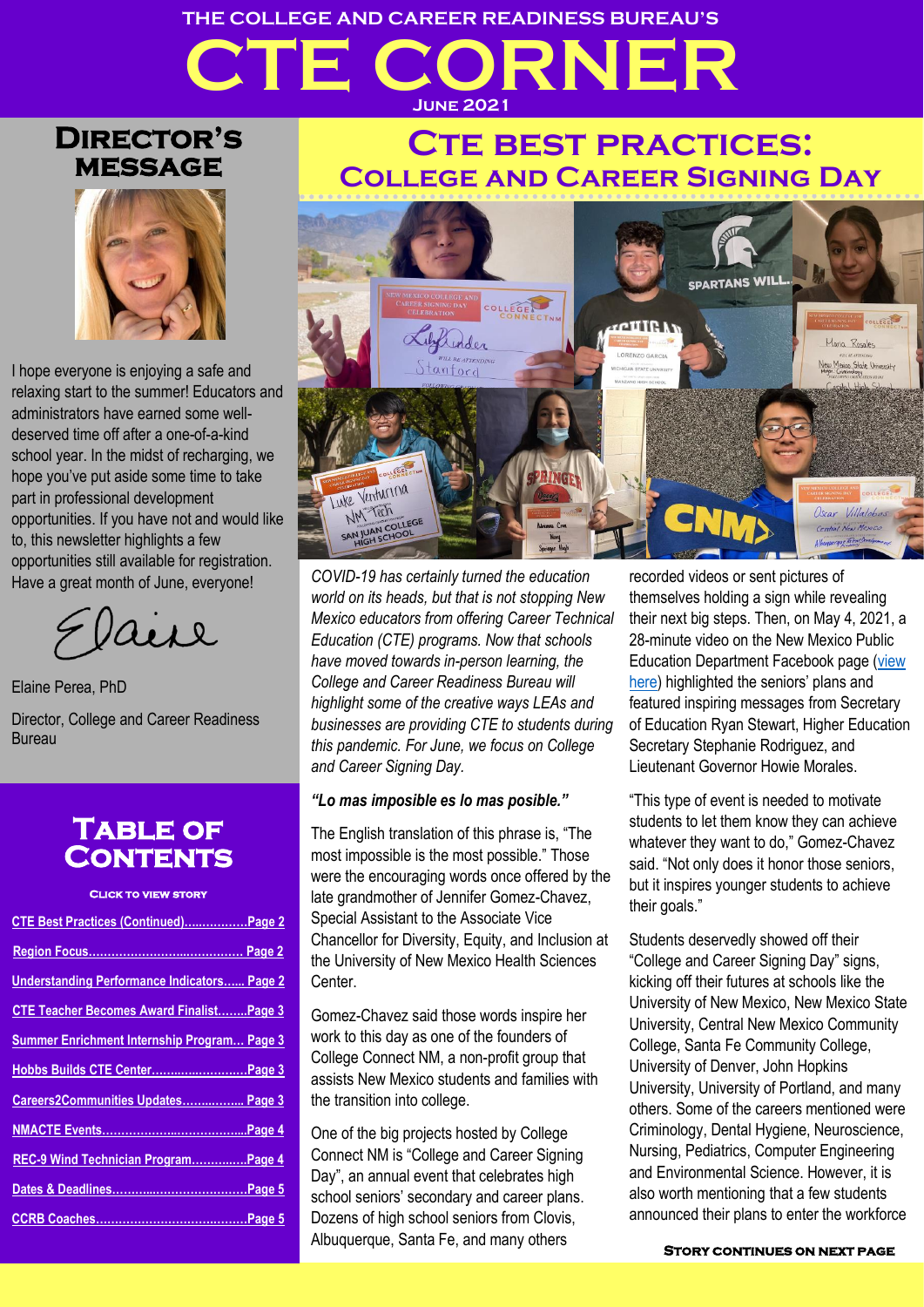

#### **"We help students with studying, taking notes, etc. But we also help [students] complete the fafsa, scholarship applications, and college applications."**

#### **-Karen Squires, Capital High School**

#### **Continued from previous page**

<span id="page-1-0"></span>immediately, earn a certificate, or enter the U.S.  military.

One of the many schools that participated in the event was Santa Fe Public School's Capital High School, which features the Advancement Via Individual Determination (AVID) program. Essentially, AVID students from the same grade work with one coordinator for all four years of high school. It brings research-based curriculum and strategies to students to develop their critical thinking, literacy, and math skills. However, the rigorous program also helps students prepare for life after high school, no matter what path they choose.

"The program is available to both students who want to attend college and those who are more careerfocused," said Karen Squires, one of the two AVID coordinators at Capital High School. "It's basically a *best practices* class, so we help students with studying, taking notes, etc. But we also help them complete the Free Application for Federal Student Aid (FAFSA), scholarship applications, and college applications."

The program is working. At least five Capital students have earned full-ride scholarships to postsecondary opportunities both in-state and outof-state.

Helping New Mexico students reach their full potential is one of the many reasons College Connect NM exists. On top of "College and Career Signing Day", the group also offers weekly support through Money Mondays, a weekly meeting designed to help New Mexico families fill out the FAFSA, a must-have resource to help families pay for college.

As many CTE teachers prepare for the next school year, it is never too early to get students focused on the future. Visit th[e New Mexico Educational](https://www.nmeaf.org/)  [Assistance Foundation \(NMEAF\) website](https://www.nmeaf.org/) to connect your students to resources for scholarships, Money Mondays, and loan applications.

Gomez-Chaves said, "It's up to us to keep believing in our students and provide these opportunities to them."



## <span id="page-1-1"></span>**Region Focus**

This month, we are highlighting Region B. It includes 17 school districts. Major employers include Jicarilla Apache Tribe Police, Intel Corp., St. Vincent Regional Medical Center, and Hyatt Regency-Tamaya Resort. The occupations with largest projected growth include Food Preparation and Serving Occupations (2,204 new jobs), Personal Care and Service Occupations (1,324), and Health Care Practitioners and Technical Occupations (1,016). In the winter of 2019, the following local economic and educational priorities were identified for Region B: Health Care, STEM/IT-Computer Science, and Skilled Trades.



## <span id="page-1-2"></span>**Understanding Performance Indicators: 2S2**

Performance indicators are the core indicators of performance set by the U.S. Department of Education, Office of Career, Technical, and Adult Education (OCTAE). The CCRB set Perkins V baseline percentages based on data from the last two years submitted by each district or postsecondary. To help you better understand performance indicators, we delve into one indicator each month. For June, we will cover **2S2: Secondary Academic Achievement in Mathematics.**

Numerator: Students who in the Reporting Year were:

- Concentrators, and **received a performance level of proficient** on a Mathematics proficiency test in in  $10<sup>th</sup>$ , 11<sup>th</sup>, or 12<sup>th</sup> grade.
- If a student took the proficiency test more than 1 time the maximum performance level is used.

Denominator: Students who in the Reporting Year (SY 19-20) were Concentrators, and **took** a Mathematics proficiency test in 10<sup>th</sup>, 11<sup>th</sup>, or 12<sup>th</sup> grade

| State Baseline: 20.2%<br>Male: 24.2%<br>Female: 20.6 %<br>African American: 19.2%<br>Asian: 52.9%<br>Hawaiian Pacific<br>Caucasian: 20.6%<br>Islander: 42.9%<br>Hispanic: 19.0%<br>Native American:<br>7.3%<br>Multiracial: 31.1%<br>Individuals with<br>disabilities: 9.6%<br>Individuals from<br>Individuals preparing<br>for non-traditional<br>economically<br>fields: 24.1%<br>disadvantaged families:<br>18.2%<br>Single parent: 1.9%<br>English learners: 5.8%<br>Homeless individuals:<br>Youths who are in, or<br>11.0%<br>have aged out of the<br>foster care system:<br>14.3%<br>Youth with a parent who<br>is active duty member of<br>the armed forces: 26.7% |  |  |  |
|----------------------------------------------------------------------------------------------------------------------------------------------------------------------------------------------------------------------------------------------------------------------------------------------------------------------------------------------------------------------------------------------------------------------------------------------------------------------------------------------------------------------------------------------------------------------------------------------------------------------------------------------------------------------------|--|--|--|
|                                                                                                                                                                                                                                                                                                                                                                                                                                                                                                                                                                                                                                                                            |  |  |  |
|                                                                                                                                                                                                                                                                                                                                                                                                                                                                                                                                                                                                                                                                            |  |  |  |
|                                                                                                                                                                                                                                                                                                                                                                                                                                                                                                                                                                                                                                                                            |  |  |  |
|                                                                                                                                                                                                                                                                                                                                                                                                                                                                                                                                                                                                                                                                            |  |  |  |
|                                                                                                                                                                                                                                                                                                                                                                                                                                                                                                                                                                                                                                                                            |  |  |  |
|                                                                                                                                                                                                                                                                                                                                                                                                                                                                                                                                                                                                                                                                            |  |  |  |
|                                                                                                                                                                                                                                                                                                                                                                                                                                                                                                                                                                                                                                                                            |  |  |  |
|                                                                                                                                                                                                                                                                                                                                                                                                                                                                                                                                                                                                                                                                            |  |  |  |
|                                                                                                                                                                                                                                                                                                                                                                                                                                                                                                                                                                                                                                                                            |  |  |  |
|                                                                                                                                                                                                                                                                                                                                                                                                                                                                                                                                                                                                                                                                            |  |  |  |
|                                                                                                                                                                                                                                                                                                                                                                                                                                                                                                                                                                                                                                                                            |  |  |  |
|                                                                                                                                                                                                                                                                                                                                                                                                                                                                                                                                                                                                                                                                            |  |  |  |
|                                                                                                                                                                                                                                                                                                                                                                                                                                                                                                                                                                                                                                                                            |  |  |  |
|                                                                                                                                                                                                                                                                                                                                                                                                                                                                                                                                                                                                                                                                            |  |  |  |
|                                                                                                                                                                                                                                                                                                                                                                                                                                                                                                                                                                                                                                                                            |  |  |  |
|                                                                                                                                                                                                                                                                                                                                                                                                                                                                                                                                                                                                                                                                            |  |  |  |
|                                                                                                                                                                                                                                                                                                                                                                                                                                                                                                                                                                                                                                                                            |  |  |  |
|                                                                                                                                                                                                                                                                                                                                                                                                                                                                                                                                                                                                                                                                            |  |  |  |
|                                                                                                                                                                                                                                                                                                                                                                                                                                                                                                                                                                                                                                                                            |  |  |  |
|                                                                                                                                                                                                                                                                                                                                                                                                                                                                                                                                                                                                                                                                            |  |  |  |
|                                                                                                                                                                                                                                                                                                                                                                                                                                                                                                                                                                                                                                                                            |  |  |  |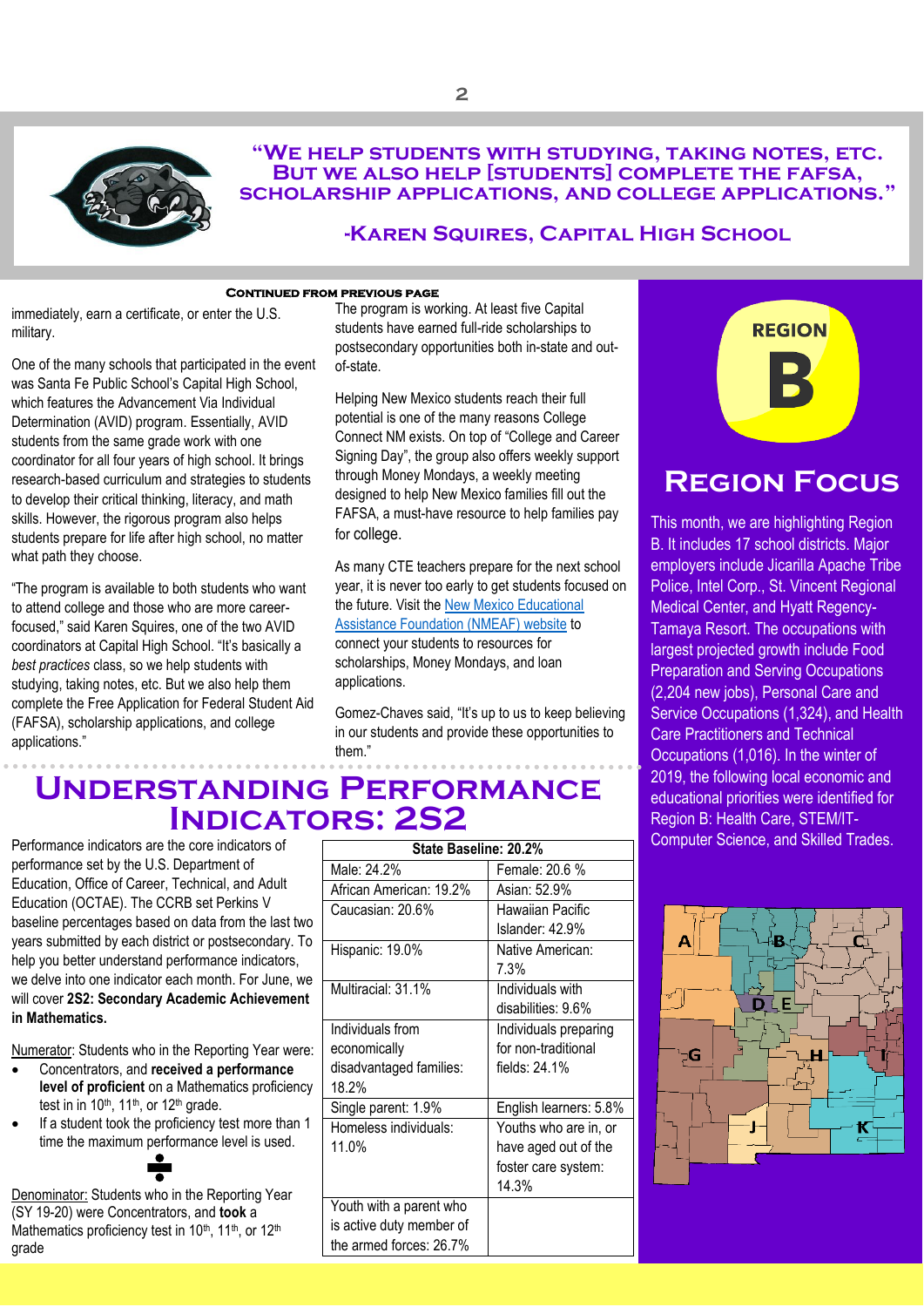

#### <span id="page-2-1"></span>**Summer Enrichment internship program**

The College and Career Readiness Bureau (CCRB) of the New Mexico Public Education Department (NMPED) recently launched the *Summer Enrichment Internship Program.* The federal government committed nearly \$10 million for the program as part of pandemic relief efforts. Under the program, funding is available to cover the cost of summer internships for current New Mexico high school students in summer 2021. The goal is to provide high school students with the opportunity to participate in high-quality internships (20 hours per week for six weeks). About 25 counties, tribes, and pueblos will be participating in the program, and in the very near future, they will be looking to hire coordinators and student interns under the program. Educators might consider a coordinator role, which allows them to make \$500 per week for up to ten weeks. Interns will be able to earn \$10.50-\$12.10 per hour, based on the regional wage laws in the area of their internship. To stay up to date with the latest information, please follow [PED's Facebook page](https://www.facebook.com/NMPublicEducationDepartment) and the [Summer Enrichment Internship Program webpage.](https://webnew.ped.state.nm.us/bureaus/college-career-readiness/summer-enrichment-internship-program/)



#### **Inspire Conference returns this summer**

The statewide "Inspire Conference" is back! The four-day convening (June 16-19, 2021) will be centered around wellness, special education and advocacy, along with opportunities for educator celebration and professional learning. Educators, advocates, and families are all welcome to attend. If you would like to register for the conference,

you have any questions, please reach out to Leah Johnson at [leah.johnson@state.nm.us.](mailto:leah.johnson@state.nm.us)

anvas using this link. If

### <span id="page-2-0"></span>**CTE Teacher Named Presidential Award Finalist**

HEADER PLACE HERE HERE IN THE HOST OUTSTANDING CALLETS NEW MEXICO HAS TO DIET AND SET You may have already seen the four New Mexico educators named finalists for the Presidential Awards for Excellence in Mathematics and Science Teaching. But you probably didn't know one those teachers is a CTE teacher! Congratulations to Teresa Butcher of Laguna-Acoma High School and Grants/Cibola County Schools on the nomination. State finalists represent the most outstanding teachers New Mexico has to offer and serve two teachers from each state will officially receive the award at a later date. Best of luck, Teresa!



# <span id="page-2-2"></span>**Hobbs Building New CTE Center**

Hobbs Municipal School District is boasting a new \$50 million Career and Technical Education Center (CTECH). The district held a topping ceremony for the new building last month since it could not hold a groundbreaking during the pandemic. It includes a shared work yard to expose students to trades and a communal innovation bridge to support socializing and collaboration. Bonds and substantial donations from local business partners paid for the CTECH. One Hobbs student, who participated in the ceremony, said, "In thinking about the future, I challenge younger students to take charge of your learning, take responsibility for your actions, and prepare for whatever career you select." The Albuquerque Journal highlighted the new addition. [You can read it for yourself here.](https://www.abqjournal.com/2386558/educator-guides-development-of-hobbs-tech-education-center.html)



# **Careers2Communities Update**

<span id="page-2-3"></span>As part of the Careers2Communities (C2C) program, Pathway2Careers (P2C) Curriculum is a new, free resource that bridges the gap between textbook theory and real-life application, answering the question: *When will I ever use this?* Registration recently closed for our "Virtual Summer Learning Summit" from June 15-18 that will take a close look at the curricula along with the following:

- Effective strategies to help students connect math problems to careers
- Pathway2Careers Curriculum and its revolutionary tools to engage students
- Fellow colleagues passionate about student outcomes

However, even if you weren't able to register for our summit, *all* educators are invited to join the Careers2Communities distribution list to receive information and updates regarding the C2C program. Funded by a federal grant, C2C includes several projects that seek to improve college and career readiness outcomes for all students, including the new Pathway2Careers math curricula, community voice videos and more! [Click here to subscribe.](https://www.careers2communities.com/news-events/newsletter)

### **Advanced Placement Reminders**

- 
- It's not too late to sign up for week 2 of New Mexico's AP Summer Institutes! Current and prospective AP teachers can participate in any one of 10 courses from June 14-18. This virtual training is free for all New Mexico educators, but [you must register by June 4.](https://web.cvent.com/event/788ecb7e-f865-4200-9b27-4846bdd79802/summary)
- Educators who were approved for out-of-state APSI participation must send proof of payment and course completion [to REC-9](mailto:apsi@regionix.org) by June 25 to receive their reimbursement. For information, contact [apsi@regionix.org.](mailto:apsi@regionix.org)
- Schools have two different opportunities to offer online Advanced Placement courses to one or more students:
	- 1) Rural schools (those with a federal **[locale code](https://nces.ed.gov/ccd/schooLSearch/index.asp)** of 41, 42 or 43) may qualify to participate in the College Readiness Program with National Math & Science Initiative. Choose from eight different AP courses, receive a laptop for each participating student, and benefit from NMSI academic coaching. Includes tuition and lab fees. For more information, contact Jim Smithwick a[t jsmithwick@nms.org.](mailto:jsmithwick@nms.org)
	- 2) All schools may apply for a tuition-only scholarship through NMPED to offer any online AP course not available on their own campus. Applicants must attend a mandatory 30-minute webinar; the next opportunity is on Wednesday, June 9 at 3:00. For more information, contact Alexandra Lutz at 505-490-3648 o[r alexandra.lutz@state.nm.us.](mailto:alexandra.lutz@state.nm.us)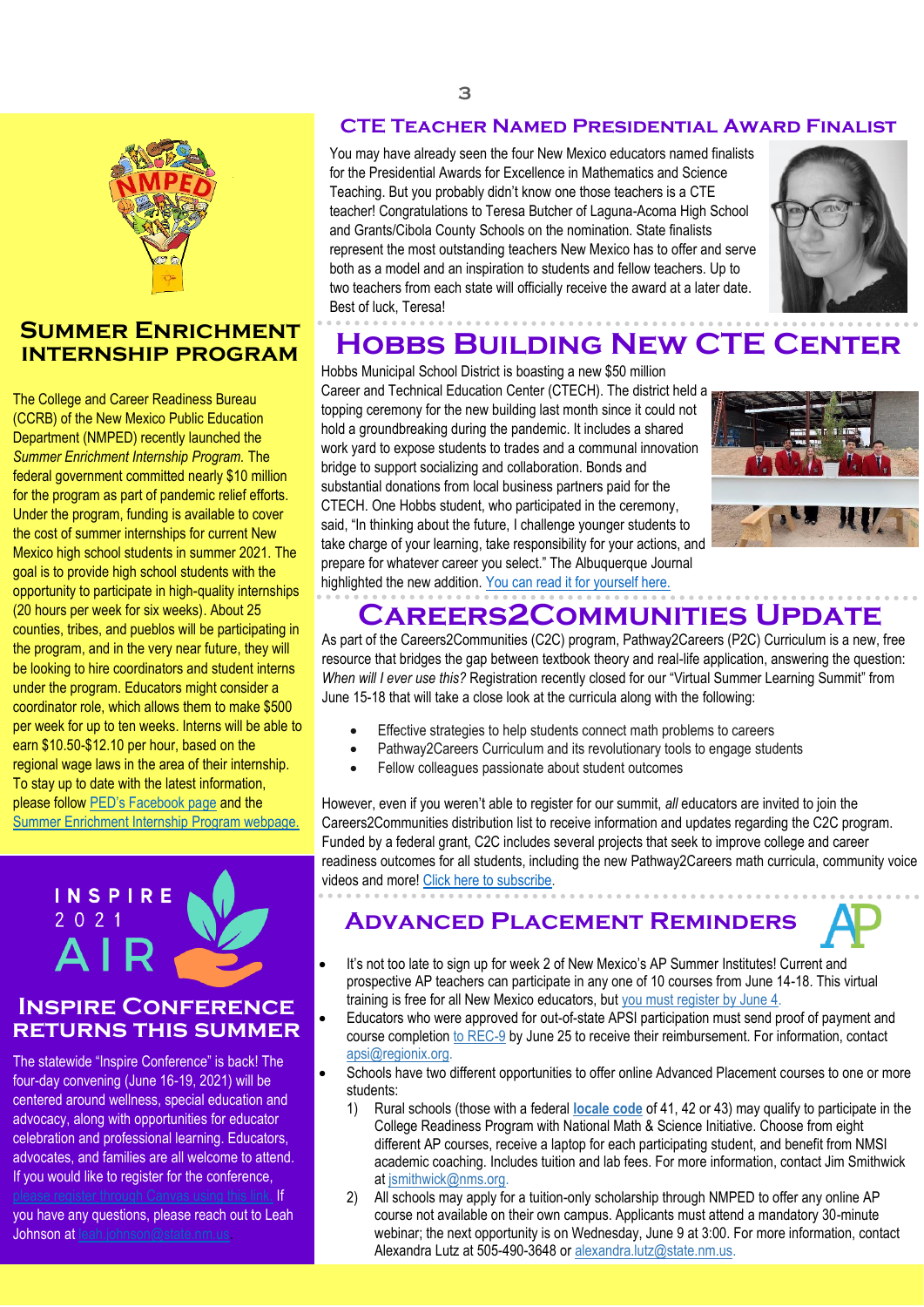# **NMACTE Events**



<span id="page-3-0"></span>Save the date for the 2021 New Mexico Association for Career Technical Education (NMACTE) Conference. The annual event will be held September 8-10, 2021. NMACTE is partnering with the Career Technical Leadership Project to provide the Advisor Academy as a pre-conference so teachers can get a double dose of training. The registration costs are as follows: ACTE Members (\$175), Non-Members (\$225), Conference registration and paid annual membership (\$285). The conference will be virtual and more information will follow.

A new monthly social is also being coordinated by NMACTE. Each month, an online event will allow people from the same career cluster to meet, network, and ask questions. A representative from the College and Career Readiness Bureau will be on the call to answer any questions you may have. This is being designed to create a network of professionals across the state. To view when your division is [meeting and to join, please view this online schedule.](https://drive.google.com/file/d/1FkVksSJVTE6QulnvnuKiGPg3os7Fp9Ra/view?usp=sharing)

#### **Farmington Municipal School's Work-Based Learning Video**



We wanted to share a great video [You can view](https://www.youtube.com/watch?v=w6037g45Bio) FMS' [Work-Based Learning video here](https://www.youtube.com/watch?v=w6037g45Bio) produced by Farmington Municipal Schools. The three-minute video gives a quick introduction of its Work-Based Learning Program for parents, students, and businesses. The district utilizes an employer-driven internship model to help high school students transition into college and/or careers (we gave a more in-depth look at their program in the [January edition](https://webnew.ped.state.nm.us/wp-content/uploads/2021/01/CTE-Corner_January.pdf) of the CTE Corner). We hope this sparks some new ideas on how to promote CTE in your area!

#### **Professional Development for Computer Science Teachers**

Teach Cyber is offering a variety of professional development opportunities for Computer Science educators this summer. "Learn Cybersecurity Series" is geared toward building teachers' knowledge about cybersecurity. The virtual offerings are scheduled for July 6 (Why Cybersecurity Matters), July 7 (Data Security), July 8 (System Security), and July 9 (Security and Ubiquitous Connectivity). All workshops are at 3:30 p.m. MT. Meanwhile, "Teach Cybersecurity" gets teachers ready to teach with the Teach Cyber curriculum at **no cost** to educators. This workshop takes place July 26-30 (8 a.m. – 3:30 p.m.). To register or to learn more about either opportunity, [click here.](https://protect-us.mimecast.com/s/hc3SClYmwKfDmjr9F1_IiE?domain=teachcyber.org)



### **Let Your Voice Be Heard!**



There's still time for you to apply for a spot on NMPED's highly-visible leadership programs, the State Ambassador and the Secretary's Community Advisory. The State Ambassadors are a cohort of 25 teachers that act as ambassadors for the profession, including assisting in the recruiting and retention of teachers, helping strengthen ties with teacher preparation programs and celebrating the profession with our teachers. The Secretary's Community Advisory will consist of four different cohorts with 15 members each: teachers, high school students, parents/guardians, and business leaders. Their work includes advising the Public Education Secretary on initiatives and being a voice for their communities. Click here to apply for the State Ambassador program and click here to apply for the Secretary's Community Advisory.



### <span id="page-3-1"></span>**REC-9 Wind Technician Program**

Region 9 Education Cooperative, which serves schools in south-central New Mexico, is boasting an impressive wind technician program. Back in April, students took a field trip to Mesalands Community College, where they could travel to the top of an 80-meter GE wind turbine. To see a video of the trip, please

[click here.](https://protect-us.mimecast.com/s/3J1PCQW2z3imEGz4FxhdTx?domain=youtu.be) REC-9 also demonstrated its wind trailer to Corona, Carrizozo, and Capitan Schools as part of a recruitment effort to encourage all students to consider this career.